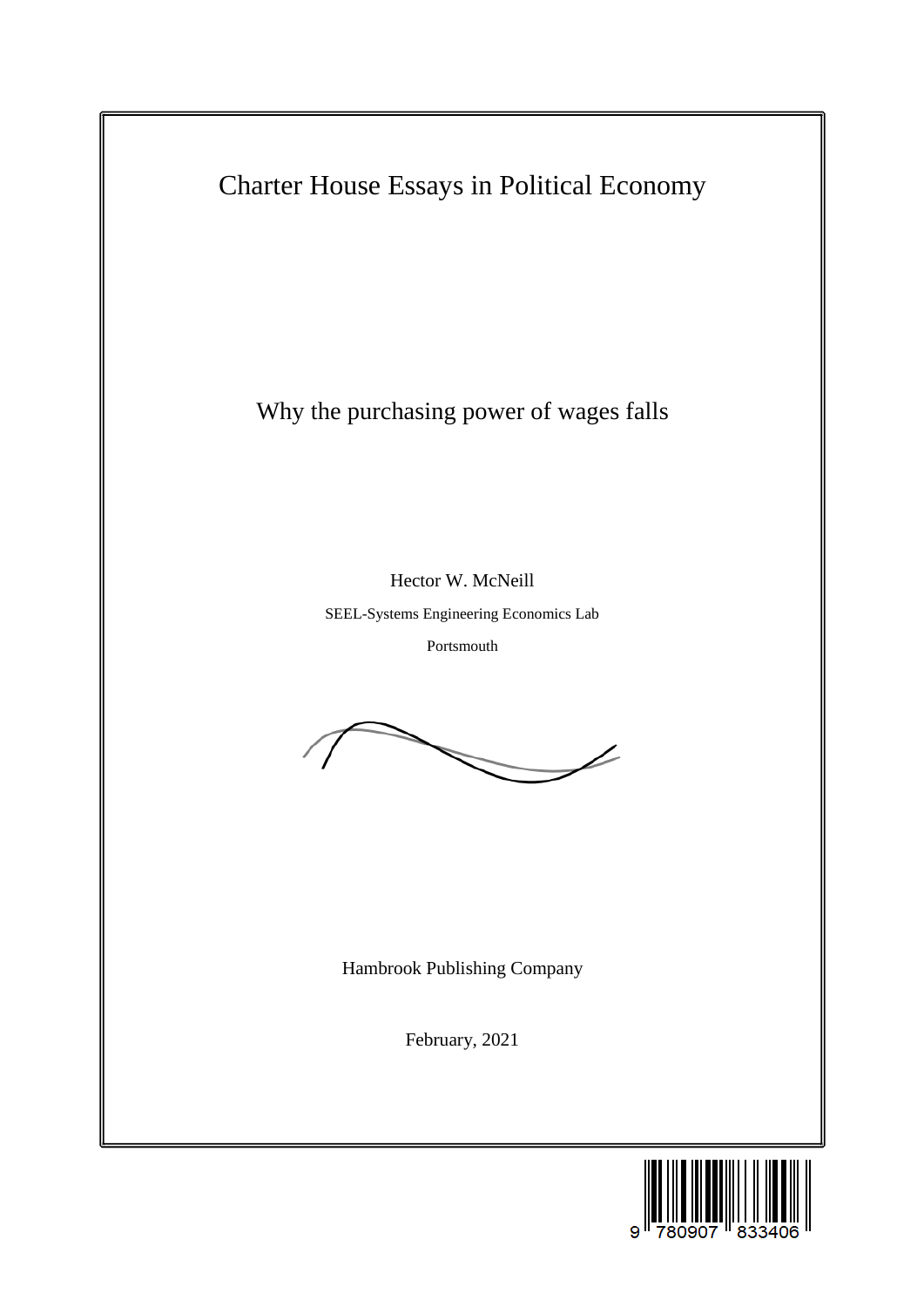## Charter House Essays in Political Economy

*Charter House Essays in Political Economy are a public record of selected papers produced by the Real Incomes Approach to Economics also known as RIO-Real Incomes Objective.*

*Charter House Essays in Political Economy is published by HPC-Hambrook Publishing Company.*

Title: Why the purchasing power of wages falls; © 1975-2021 Hector Wetherell McNeill; HPC, 2021, ISBN: 978-0-907833-40-6.

Date of publication: 15<sup>th</sup> February, 2021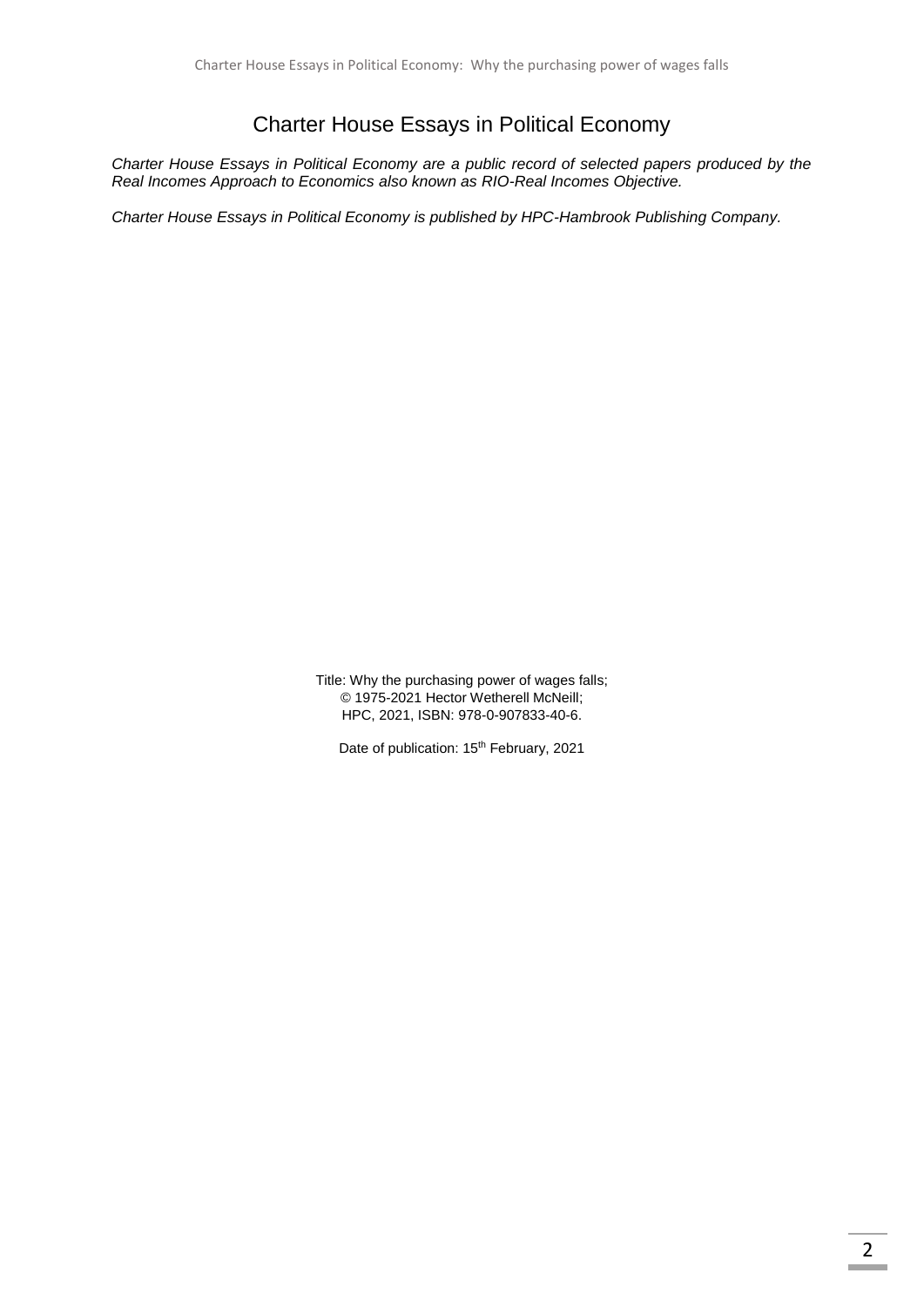## Why the purchasing power of wages falls

The logic of monetary theory is represented by an identity known as the Quantity Theory of Money (QTM). In the first Economic Brief, "Why monetarism does not work" the ineffectiveness of the Quantity Theory of Money was explained. And yet, this identity is used to justify monetary policy decisions.

Before the publication of John Maynard Keynes, "The General Theory of Employment, Interest and Money" most regarded the economy as an equilibrium between supply side production of goods, services and capital goods and this process affording wages that, in sum, constituted consumption or demand. This model was explained by Jean Baptiste Say (1767-1832), the French economist. Say also made clear the importance of people who organized production and were able to increase efficiency and productivity. In the Say economy, entrepreneurs saved from current production to invest in better production techniques leading to moderated or even lower unit prices leading to a rise in the purchasing power of wages.

Running up to the 1929 New York Stock Exchange Crash, excessive amounts of money was being injected into the economy. These funds were not going to supply side investment, but rather, were used to speculate on the stock market. By having so much money flowing into such a non-productive activity much was lost when the crash came. Many lost their houses, a long period of inadequate investment meant purchasing power of wages had stagnated. With the failure of stock investments there was a decline in demand which cascaded into loss of employment and the Great Depression.

The Say Model had been undermined to excessive monetary injections into the economy. The document "Why monetarism does not work" described how money injections distort sector activities and create differentials in performance and employment. In summary, if monetary flows are not managed effectively, the equilibrium demand, represented by wages and the productivity of the supply side that pays those wages, will cause disequilibrium and failure. To be plain, it was the lack of control of monetary injections that cause the Great Depression and not the inability of the Say model to avoid the Great Depression. The responsibility for avoiding the Great Depression lay with those controlling and monitoring the money supply.

Keynes' General Theory, did not appear to spend any time reviewing the Say Model to see how better investment and productivity, as a future solution to sustaining wages to maintain consumption and demand. He placed more emphasis on money injections based on government debt and the use of this money in public expenditure. He replaced the central tenet of the Say Model, producing adequate wage levels, with consumption and demand being dependent on monetary injections.

This "new" way of looking at things took hold as a result of this being heralded as a solution on how to avoid the dreadful state of affairs experienced in the Great Depression. In parallel, economists began to blame the Great Depression on "flaws" In the Say Model without admitting that the disequilibrium created was the result of a lack of any effective oversight and management of money volumes. Part of the problem has been that banks had used depositor funds to advance loans used to speculate rather than use in productive investment.

Subsequent financial regulatory legislation separated the functions of retail banking from investment banking. As a result, between 1945 and 1965 the UK economy returned to a close-to-Say Model when demand rose as a function of wages in a period of unprecedented real growth and reduction in income disparity. This so-called "Golden" period has been associated with Keynesian policies. However, no Keynesian policies were applied during his period as the analysis completed by Robin Matthews<sup>1</sup> confirmed when the current account of the country remained positive, unemployment was really low and policy, if anything was highly deflationary.

The false logic arising from Keynes' work and the QTM is that money volume can be equated with demand and as demand rises unit prices also rise in the form of inflation. Inflation means a decline in

 $\overline{a}$ 

<sup>1</sup> Matthews, R.C.O. (1968). "*Why has Britain had Full Employment since the War*?". Economic Journal, 78(311): 555–569.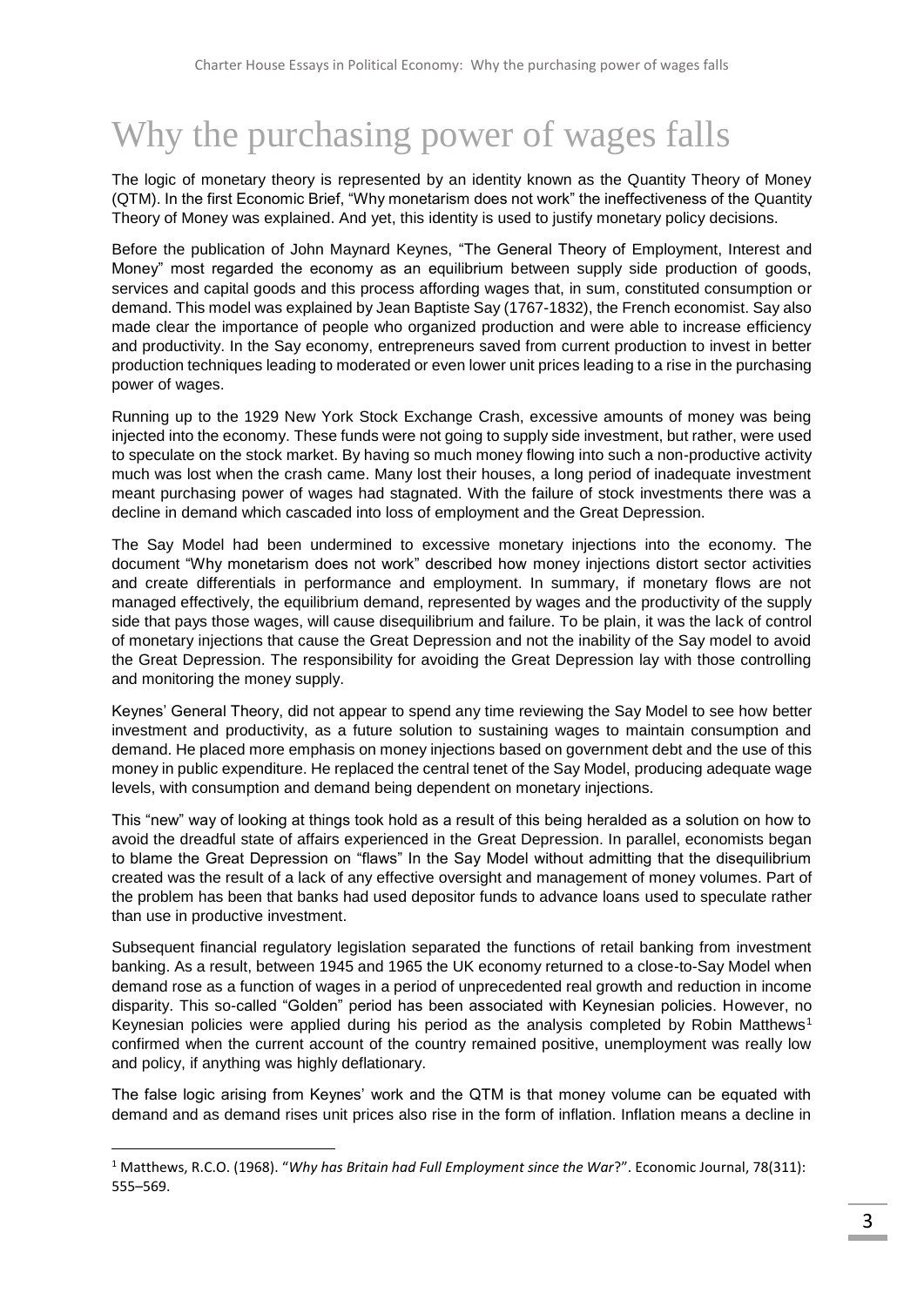purchasing power because with a fixed nominal wage, price rises mean that less real products and services can be purchased.

In 1975 a significant rise in petroleum prices which set a trend for the following 20 years, caused significant cost rises in many petroleum importing countries. As a result, unit output prices rose in response to this cost-push inflation. Since under these circumstances wage rates froze and demand fell, the result was a cascade of rising inflation combined with rising unemployment, or slumpflation.

In 1975 development work was initiated to review economic theory and practice in order to devise a solution to this predicament. This resulted in the emergence of the "Real incomes Approach to economics". At the same time, another approach entitled "Supply Side Economics" was developed. Paradoxically, the Real Income Approach to economics is directed at supply side decision making to augment productivity and real incomes while Supply Side Economics has no supply side foundation at all but is a fiscal variant that lowers the marginal tax rates of the higher income earners on the assumption that their decisions will create a "trickle down" impact.

On the other hand, the Real Incomes Approach established that inflation was generally caused by cost push inflation, not only in the slumpflation period but also in periods of so-called price stability. The more recent evidence generated by 12 years of quantitative easing (QE) has proven the Real Incomes Approach to be correct. No matter how much money QE has injected, inflation has only become mainly evident in cost-push inflation resulting from rises in land and real estate prices, as explained in the document, "Why monetarism does not work".

The Keynesian policy instrument of centralised interest rate fixing, money injections and use of fiscal mechanisms such as variations in taxation were unable in theoretical and practical terms to bring slumpflation under control. It is paradoxical that many governments accepted that monetarism, as a theory and policy could help control slumpflation. However, the monetary policy instruments are, in reality, the same as Keynesian policy instruments, i.e. centralised interest rate fixing, money injections and use of fiscal mechanisms such as variations in taxation

Because Keynesians and monetarists apply the same flawed Quantity Theory of Money that equates inflation with excessive money, attempts were made to tame the inflationary component of slumpflation with very high interest rates. This, of course shrunk demand even further leading to a near collapse of the economy and nearly a million people losing their homes and wages were depressed even further.

In the background monetarists and the financial intermediation service sector became concerned that the value of their assets could decline and they lobbied heavily to remove the financial legislative controls over banking. The argument was that, "getting rid of red tape" could generate demand through more money injection. Starting in 1991 major changes were introduced to remove financial regulations leading to the phenomenon of "financialization". In reality, this has begun in 1971 when Nixon came off the gold standard<sup>2</sup> and through the 1970s there was a rapid development financial instruments, options and derivatives trading that created markets whose value exceeded that of the national economy in a "grey" encapsulated market.

In the period 1945-1965 in a close to Say Model, income disparity fell and the purchasing power of wages grew and with this the general standard of living of the majority rose. Since 1975 through to 2007 income disparity increased as the purchasing power of wages declined. On the other hand, asset values increased on an increasingly speculative basis until in 2007 many financial instruments held by banks which they had been sold under fraudulent schemes, by other banks, turned out to be worthless. Confidence fell and the system collapsed, in a parallel sequence of events to the 1929 Crash which occurred when confidence in the share values collapsed.

Gordon brown had made the mistake of making the Bank of England independent and the financial services industry had, as a result, become the main source of influence over monetary policy. The government was in no position to handle the threats made by the bankers of "sinking " the economy if they did not receive a bail out from the government and administered by the Bank of England. The

 $\overline{a}$ 

 $<sup>2</sup>$  The demise of the Bretton Woods agreement and the gold standard is the subject of another brief in this</sup> series.